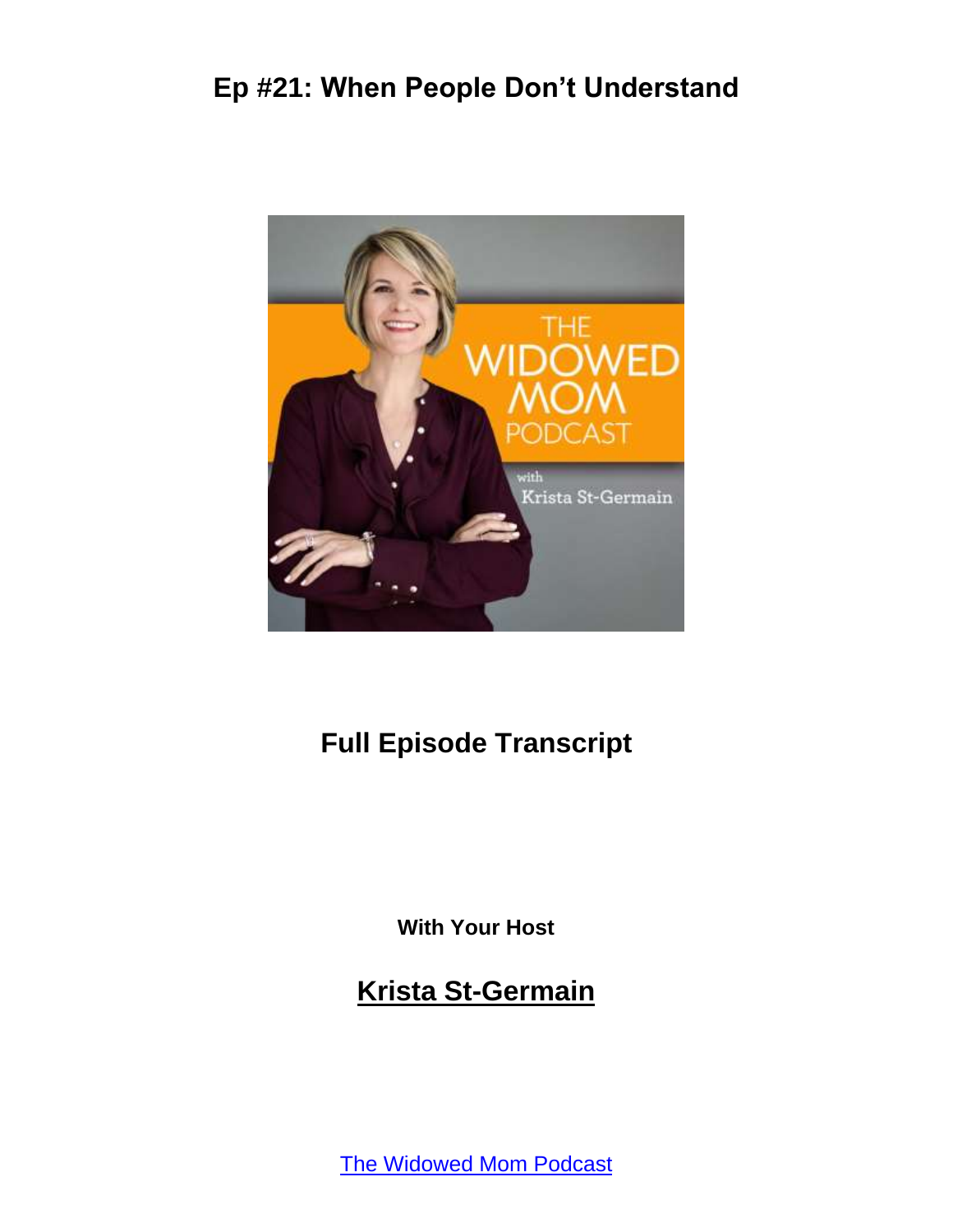Welcome to *The Widowed Mom Podcast*, episode 21, When People Don't Understand.

Welcome to *The Widowed Mom Podcast,* the only podcast that offers a proven process to help you work through your grief to grow, evolve, and create a future you can actually look forward to. Here's your host, certified life coach, grief expert, widow, and mom, Krista St-Germain.

Hey there. Welcome back to another episode of the podcast. Holy cow, mid-October, I have no idea what happened and how it went by so fast, but here we are. And today, I want to talk about when people don't understand because part of learning to move through this widowed mom experience is learning how to deal with the people in our lives, because we don't live in a vacuum, right?

There are people around us at every turn and many of them don't understand what we've been through or what we're struggling with. We're surrounded by people who have not walked in our shoes; our friends, our family, our coworkers, even our children.

So, if you've ever felt frustrated or misunderstood, lonely, isolated, if you've wished people could just get what you've been through and understand why it's so hard and cut you some more slack, then you picked a good episode.

Before we jump in though, I want to give you a heads up. As you listen to this episode, you might notice yourself feeling emotions you didn't expect. You might feel a bit defensive, maybe even a little threatened. It's okay. Just be curious.

Many of you won't feel that way, but for those that do, I want to offer that it makes sense. Our minds already perceive that our survival has been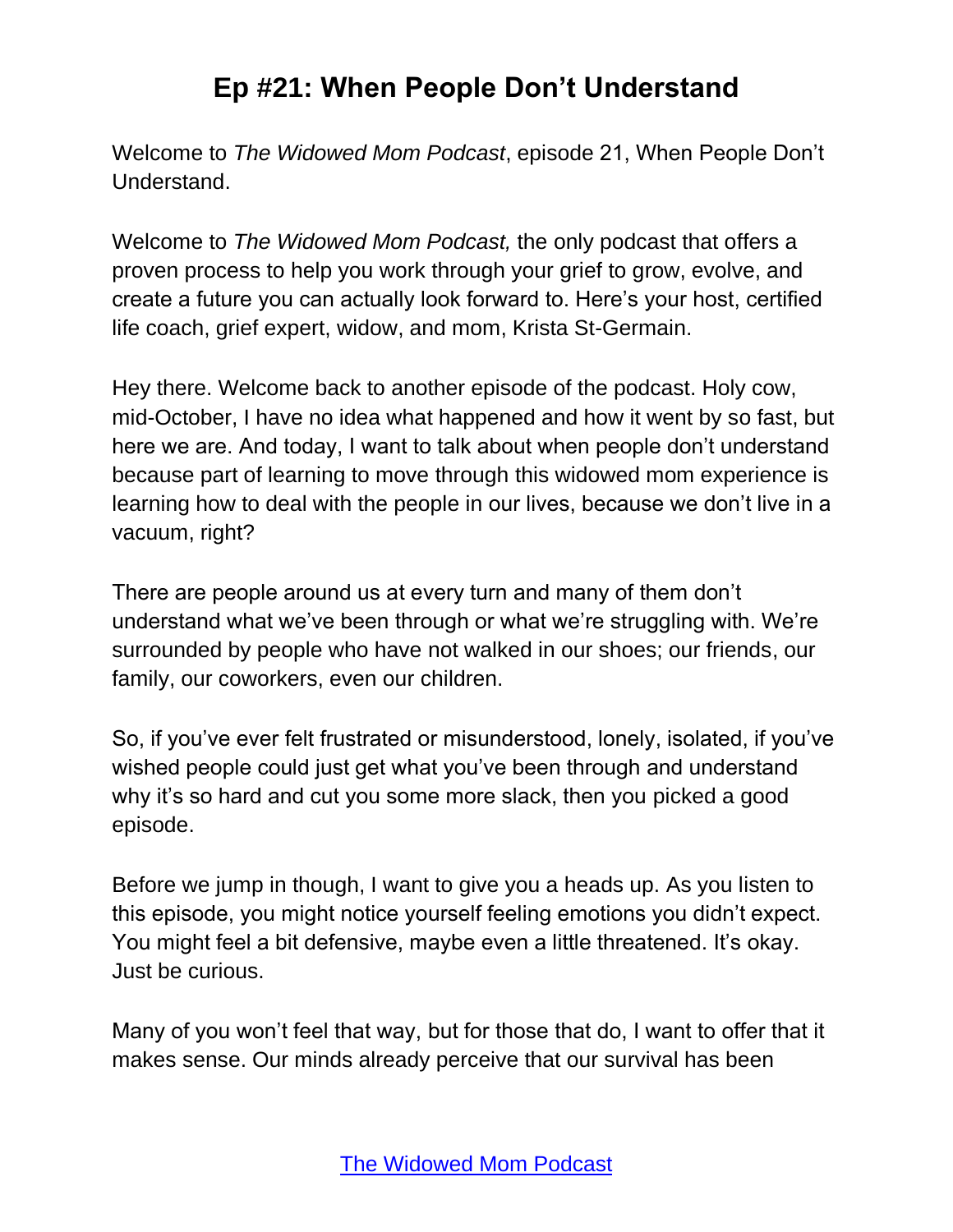threatened, right? Your husband died. Your whole foundation was shaken. It's logical that your sensitivity to perceived threats is already on red alert.

Your fight or flight instinct might be understandably on overdrive. So if you notice defensiveness, it's okay. Just let it be there. Have some compassion for yourself. Don't make it mean anything's gone wrong. Try to stay open and curious to what I have to offer. Deal?

You know that one of my big goals is to reach a million women with this podcast. And one of the things that is necessary for me to do that is for listeners like you to review the podcast because that's what helps make it more searchable.

So I want to review and thank a listener who calls herself Evan and Liv's Mom. The title of her review, five-star review, thank you very, very much, I appreciate it – the title of her review is Thank You.

And she wrote, "I'm so happy to have found these podcasts. All of the topics are things I've wondered and struggled with as a new widow. Krista brings clarity into my life and I feel empowered after listening to each episode. I can't thank you enough."

I'm so glad to hear that, Evan and Liv's Mom. That's why I do the podcast. And if you're getting value out of it, I'd be so grateful if you would take a few minutes to review it, actually write a review in Apple Podcasts, or wherever it is that you listen to this podcast.

Okay, let's talk about the topic at hand. I'm guessing that when you saw the title of this episode, When People Don't Understand, that you might have imagined I would teach you how to make them understand, that I might offer you ways you could say it more clearly or teach you how to communicate more calmly and show them exactly what's going on for you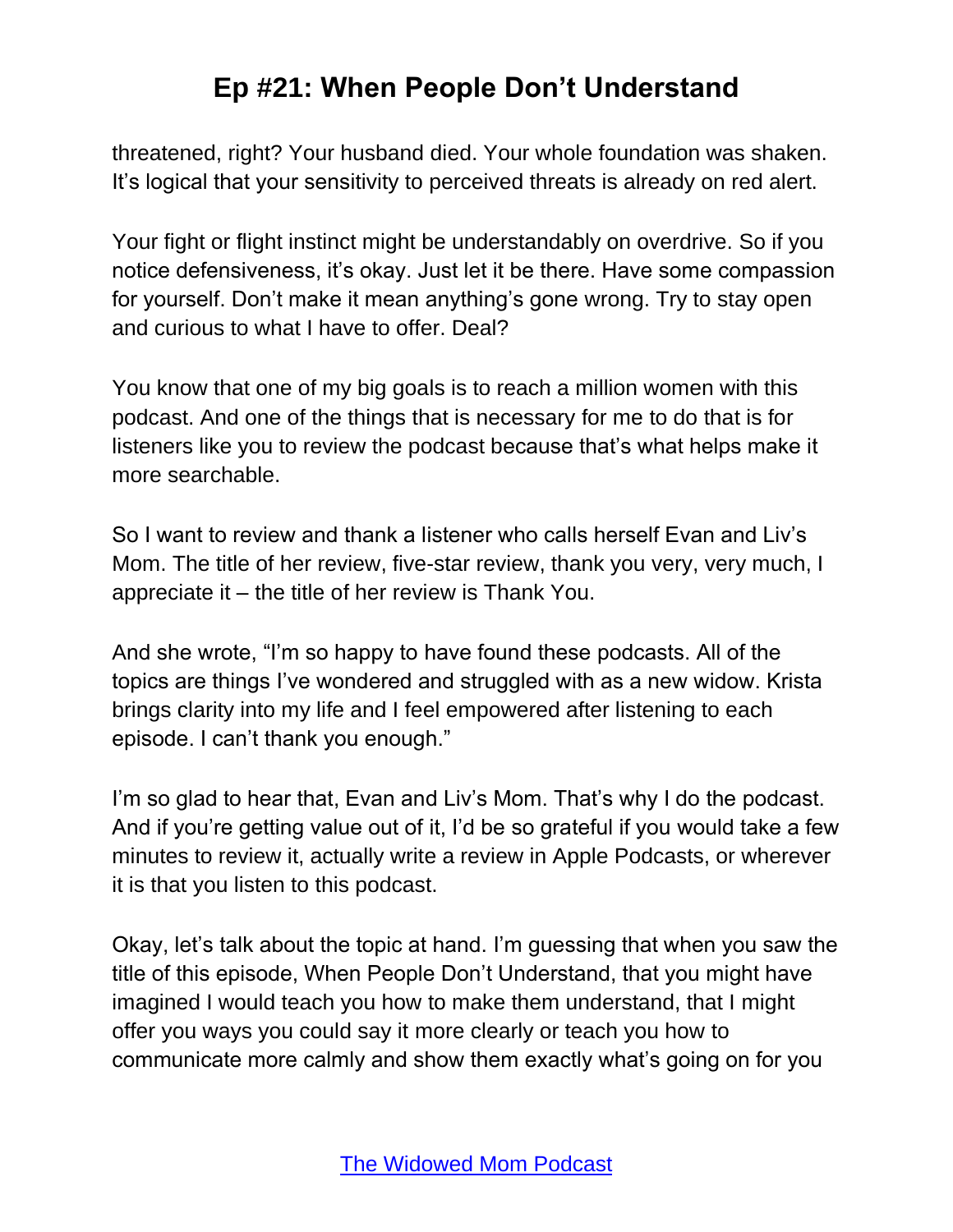so that they can get it because you're probably thinking that the solution to this problem of them not understanding is for them to actually understand.

But, surprise, surprise, that is not what this episode is about. In fact, if I were to teach you tactics like that, I wouldn't actually be addressing the root of the issue. I would just be trying to help you put a Band-Aid on it. It would be like me telling you to take some Tylenol when you have a rock in your shoe. Maybe it's useful, but it's temporary at best. That's not how I roll.

So, instead, get ready. I want to offer you that other people understanding is not the solution and that their lack of understanding is not the problem. I will say that again; other people's lack of understanding is not the problem we perceive it to be.

And, stay with me, this is actually good news because imagine if the only answer to this challenge is that other people understand. Imagine if the only way you could stop feeling lonely, isolated, misunderstood, disconnected, discouraged, disheartened, if the only way for those feelings to stop was for other people to get you and what you've been through.

If you couldn't feel the sense of connection or belonging or validation, confirmation, peace, if any of these feelings were dependent upon what's going on in someone else's mind, then you would be in a pretty powerless place because you'd be depending on other people to change, depending on other people to think differently, to behave differently in order for you to feel okay. That's no bueno, ladies.

Maybe it will happen. Maybe I could teach you some tactics that would help other people understand. Maybe other people will change the way they think. But waiting until they do, suspending your wellbeing with hopes that they will is problematic. In order for that to happen, you would have to be a mind-control ninja.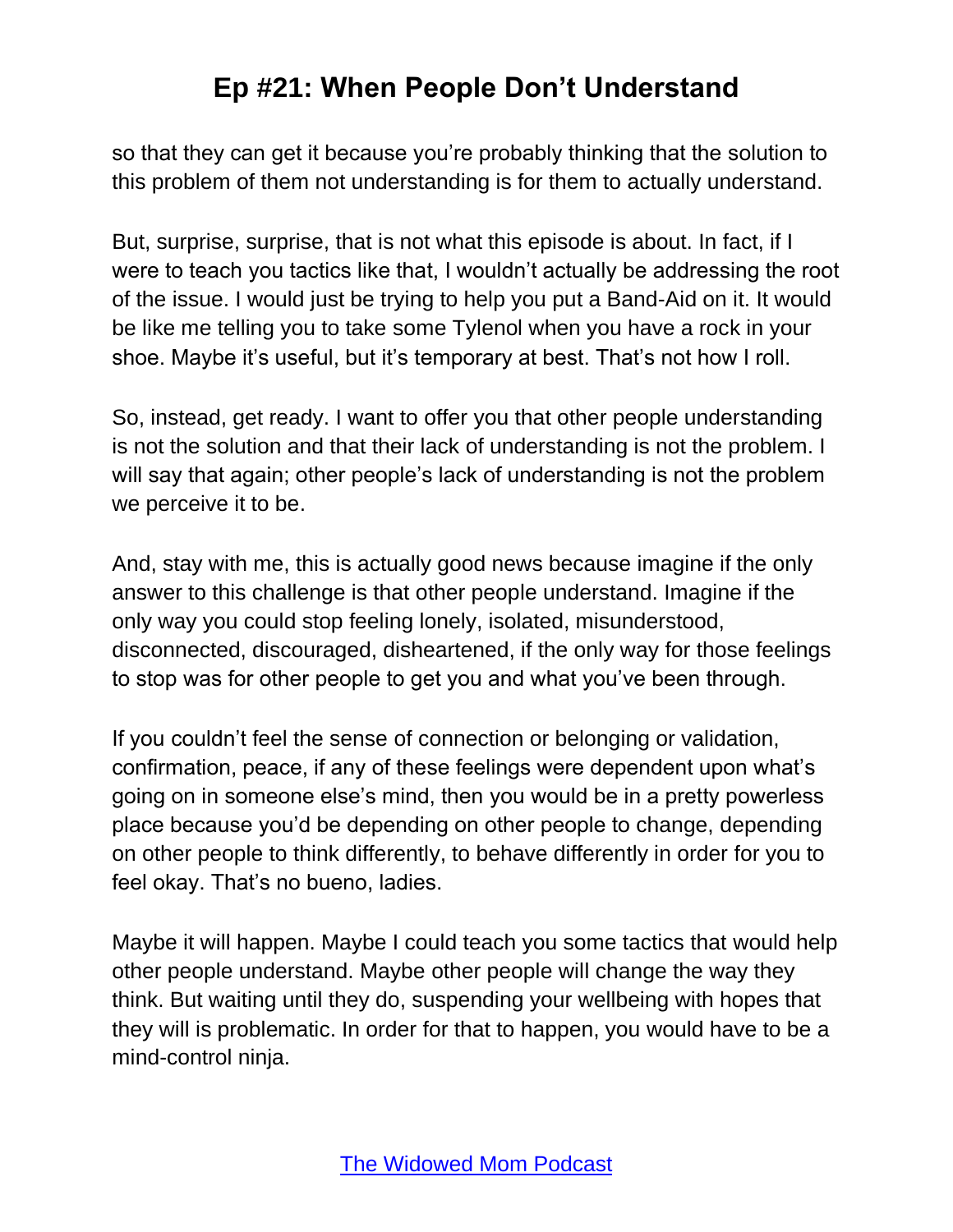You would have to be capable of changing what's going on inside the minds of other people, which, as far as I know, is not possible for any of us. Maybe it's possible in Star Wars and Marvel movies, but otherwise, that's about it. It's hard enough to change what's going on in our own mind, let alone trying to change what's going on in other people's minds.

Think of all the behaviors we want to change in ourselves that we struggle to change. How could we ever delegate our happiness to whether or not other people change their behavior?

So if this were the only solution, that people genuinely need to understand, then we would continually expend our energy, waste our energy worrying about whether other people understand us, trying to change their minds, trying to morph into some weird version of ourselves so that they could get us, focusing on things that are totally out of control. And then we would be preventing ourselves from getting to feel the feelings we so badly want to feel because of our belief that they don't understand and they need to.

So, let's back up just a little bit and ask ourselves why we think other people need to understand. And I think it's important to note that, as humans, we want to feel loved and connected. In fact, our primitive brain is wired for this.

Think back to when we lived in caves. It was very important to have a tribe of people in order to stay alive. We needed the clan in order to live. So the idea of getting kicked out of the clan, banned from the tribe, would have been detrimental to our physical survival. And we still have that primitive wiring driving our perceived need to feel connection with other humans.

This is why rejection is so scary and why we go to such great lengths to avoid it. So knowing that this is already how we're wired, and then our husband dies. So now, we are experiencing disconnection on a level we've never known. We have lost our person. It feels threatening, scary, isolating.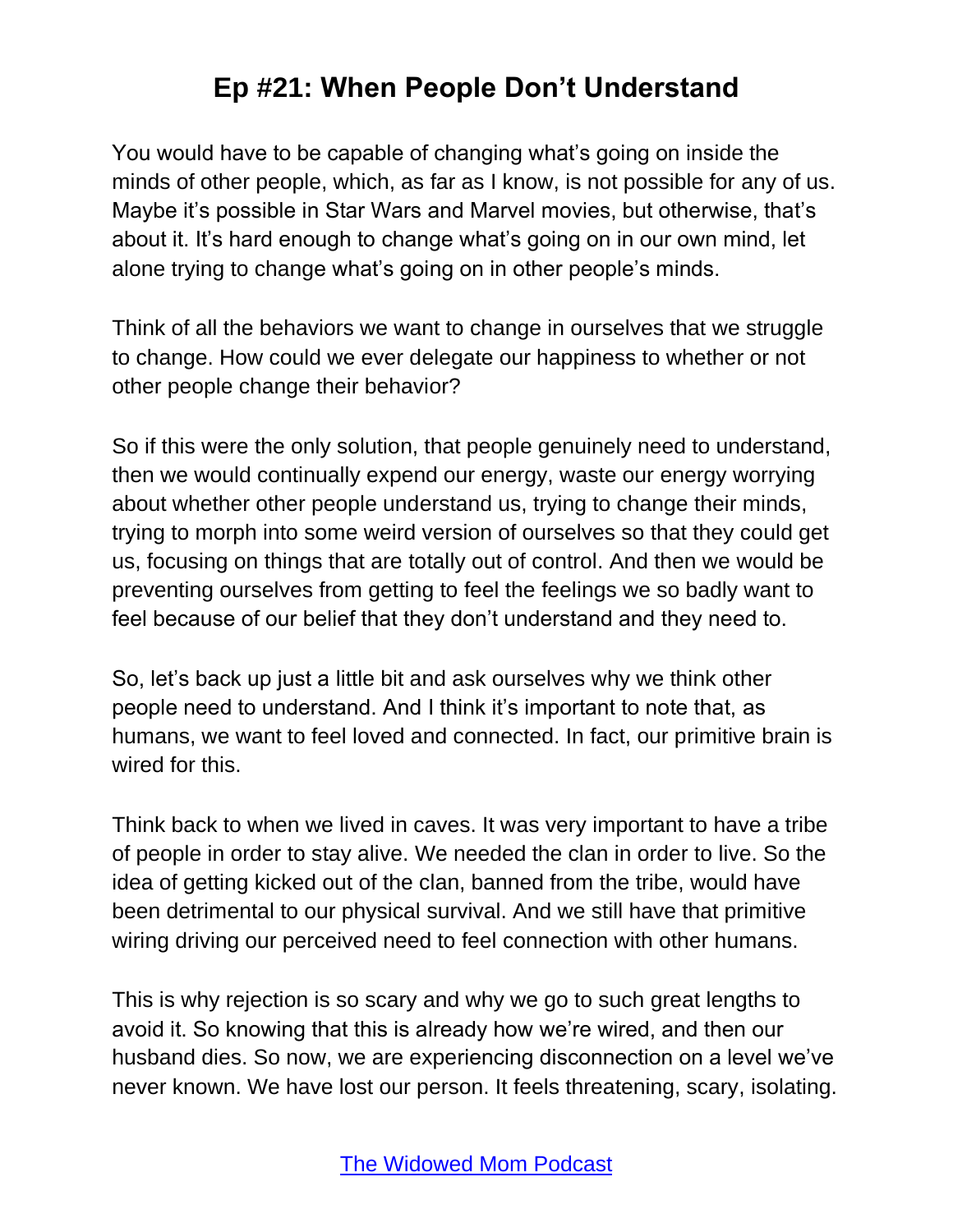It challenges our identity, our sense of safety, it puts on shaky, very shaky ground.

And this is the part we can't control. So let's just stop there and show ourselves some compassion. It makes sense that based on the way our brain is wired, that we would already be feeling disconnected, lonely, and isolated.

But here's where we add insult to injury. Here's where we give ourselves the old double whammy; when we create our own suffering and we don't even know we're doing it. Because we think that in order for us to feel connected and understood and validated and safe and loved and normal, that other people need to understand.

And we tell ourselves, "They should cut me some slack. I wish they would understand. Nobody gets me. It wouldn't be so hard if people just understood how hard it is. Or maybe since they don't understand me, maybe there's something wrong with me."

And then, because we think that they don't understand, we feel misunderstood and we feel alone. And because what we do is fueled by how we feel, when we feel misunderstood or alone, guess what we're more likely to do. We're more likely to isolate ourselves. We're less likely to open up.

So then, we give people even less information. We actually decrease the likelihood that they could understand us. So now we're losing, they're losing, everyone's losing because of what our brain is making their thoughts and behaviors mean because we don't know that they don't need to understand us. And maybe we're wrong in assuming that they don't.

And sometimes, we think they should get us or we feel judged when we think they don't. and then when we feel judged, we turn right back around,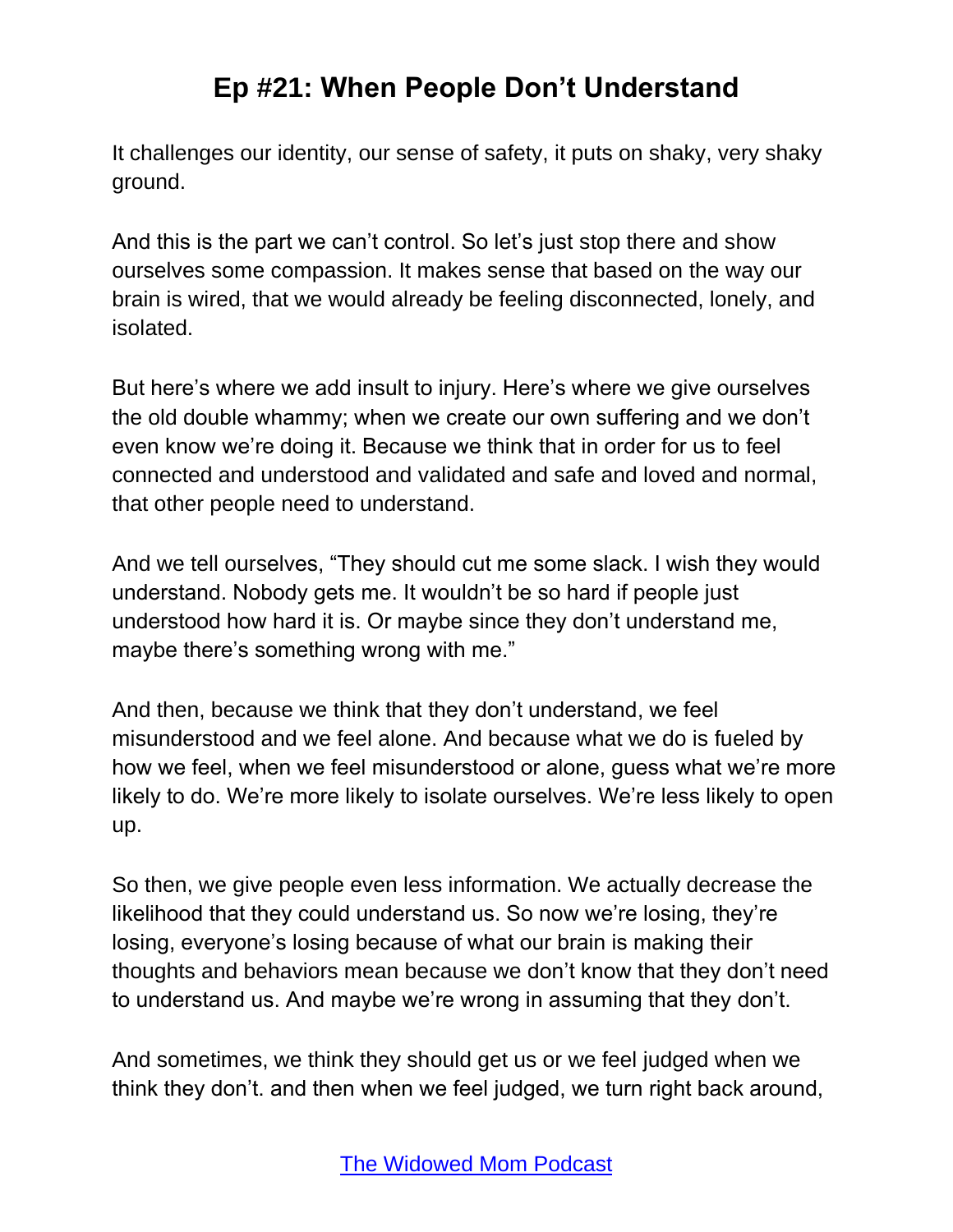as humans do, and we judge them right back and we defend ourselves, and then we create even less connection and less understanding and more isolation and less validation, all on accident.

One of my coaching clients, Michelle, her husband died and eventually she decided she wanted to date again. And big surprise, her teenagers did not understand at all. She was very concerned – well, that's not true. Some of her children understood. Some of them didn't. And some of them voiced it rather loudly.

She was also very concerned that people in the community wouldn't understand. And that caused her to second guess herself, to not enjoy her relationship with this new wonderful person, to hide it from her children, to not give them the opportunity to get used to him being around, not give them the opportunity to get used to him and get to know him.

She hid it from her community, and that created actually less connection for her with her children and in this relationship because she was thinking that her kids didn't understand and they should, or that the community didn't understand and they should.

Another one of my clients, Valarie, had the same thoughts about her parents and when she would make choices about how to spend time with her kids and how to spend the holidays, what vacations to go on, what after-school activities they should do, how much time they would spend with her parents. She thought that they didn't understand and were judging her for her choices, which made her feel naturally defensive.

And then, when she felt defensive, she judged them right back and she looked for all the ways that they were misunderstanding her, which just created more misunderstanding and less connection, and then they were less and less involved in her life.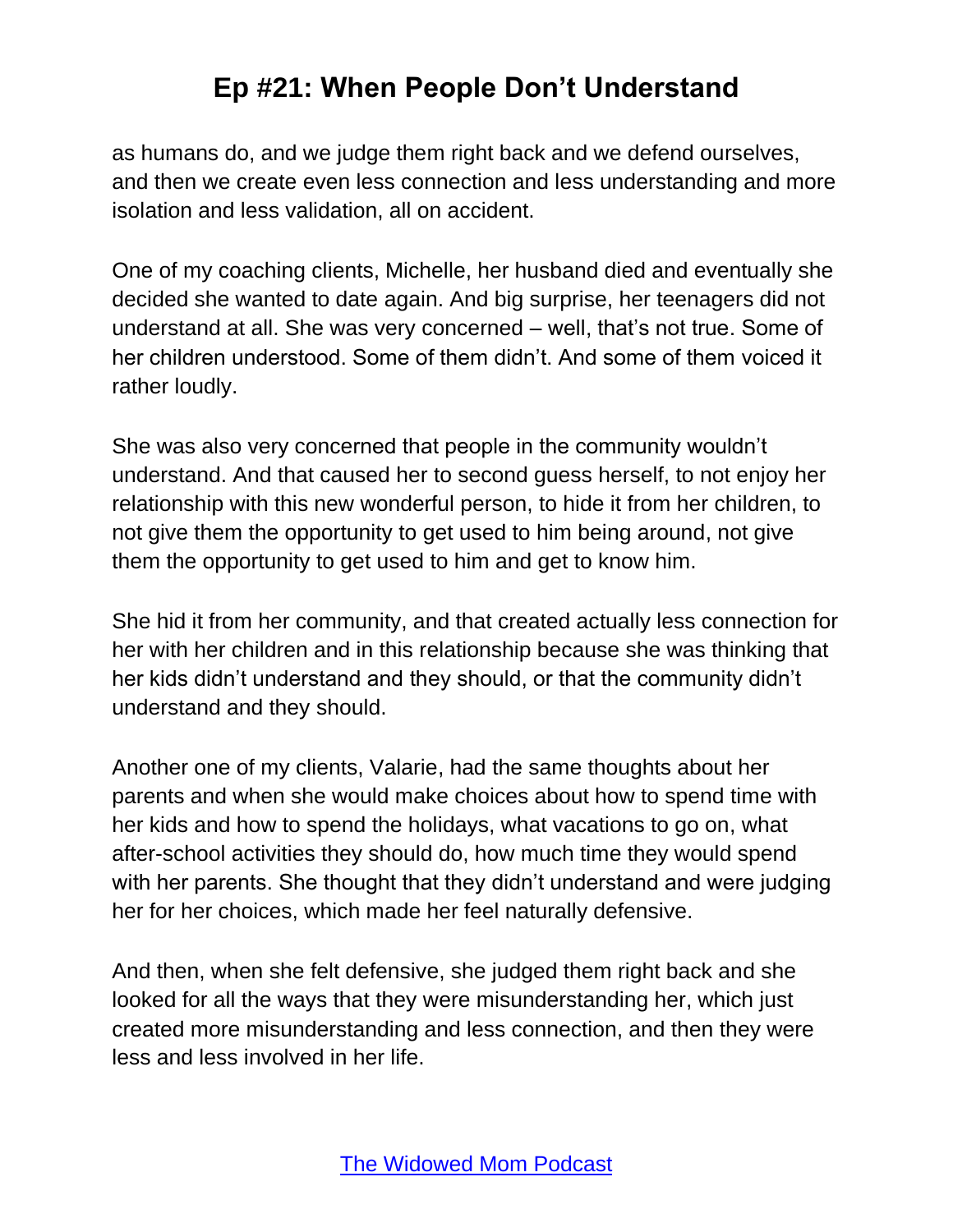So here's the truth; even I don't understand what it's like to be you. I'm a widow. I'm a mom. I relate. I empathize, but even I don't truly understand what it's like to walk your walk. I have not lived your life. I don't know what you think and what you feel.

It's never really possible for someone, even someone with the best of intentions, to see life from our perspective. No one will have the experience we've had because it's uniquely ours. And that's okay. Other people won't understand. They totally won't get it.

They don't need to get it. It is not their job to get it. We don't have to lose connections with other people in our lives by marrying ourselves to the thought that they should understand us, that we need them to know what it's like, that they need to modify their expectations appropriately to understand where we're coming form and why we're thinking and feeling and doing things this way. And we're doing this to our self.

We're causing our own suffering accidentally. We're creating this sense of disconnection with our own brain because we're so insistent that other people need to understand.

So I want to offer you that you consider what it would be like to allow people to not understand, to understand that they don't understand. What would it be like to stop telling yourself that you can't feel better until they get you? They don't get you. How could they? Half the time, you don't even get you, right? I know that's true for me.

I don't understand what's going on in my brain half the time, how could I possibly expect someone else to understand. Other people don't get us and that's okay. And you can still love them and be open with them and live your truth, even if they don't understand.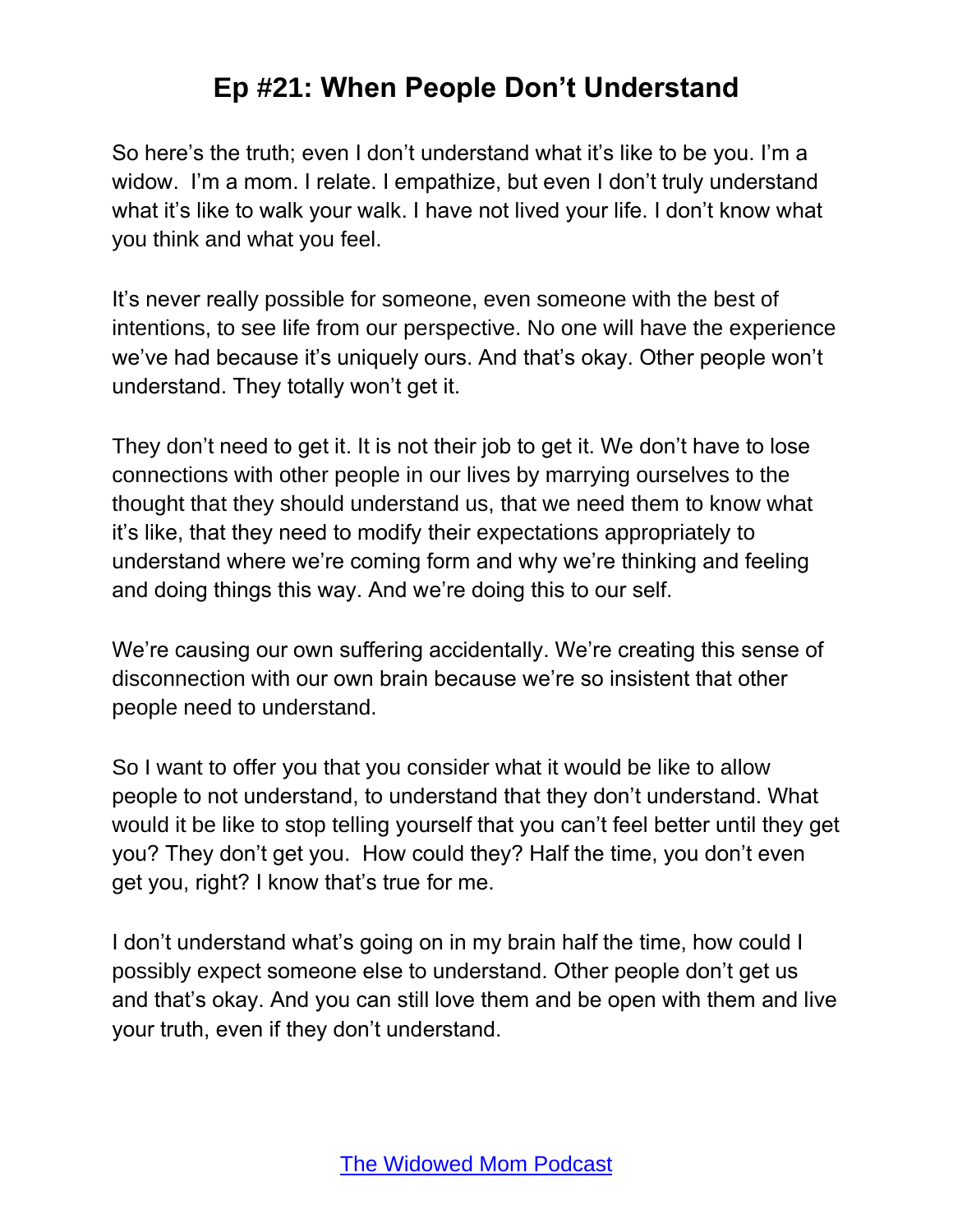You can still believe that you're doing a great job, that you're doing the best job you can, that you're handling it well, that you're not alone, even if they don't understand, you can like the way you are showing up in the world. You can feel connected. You can feel validated. You can feel normal because of how you choose to think about the people in your life and the way that you're living and the choices you're making.

So your best bet is to stop worrying about whether or not they understand and to work on showing love and compassion or yourself, and love and compassion for them, and let other people not get you. Other people don't have to understand. It is not a problem that needs to be fixed.

Alright, beautiful woman, that is what is on my mind today. I hope it is helpful to you. And hey, if you've liked this, did you know that you can work with me? Sometimes, I don't think I do a good enough job of actually telling you that you can coach with me.

In fact, I am now accepting applications for a new group coaching program that I've created, which I'm super excited about because it's going to allow me to help so many more of you than I can help in a one on one coaching setting. But it is limited, starting with eight women. That's it. We're starting November 1<sup>st</sup>.

I record this podcast a little bit in advance, so I'm not sure at the time of this recording how many spots are open, but all you need to do is go to coachingwithkrista.com, check out the Work With Me tab, and click on request a consultation. You will see an application. You just fill it out, be honest. It's not going to be a good fit for everyone, but just be honest, I'll review it, I'll get back with you if I think that what I have to offer you is what you need, and then we'll take it from there and I'll give you all the details.

So, first come first served. The first eight are going to get the best price I ever offer for this new group. If you're interested, go apply, nothing to lose.